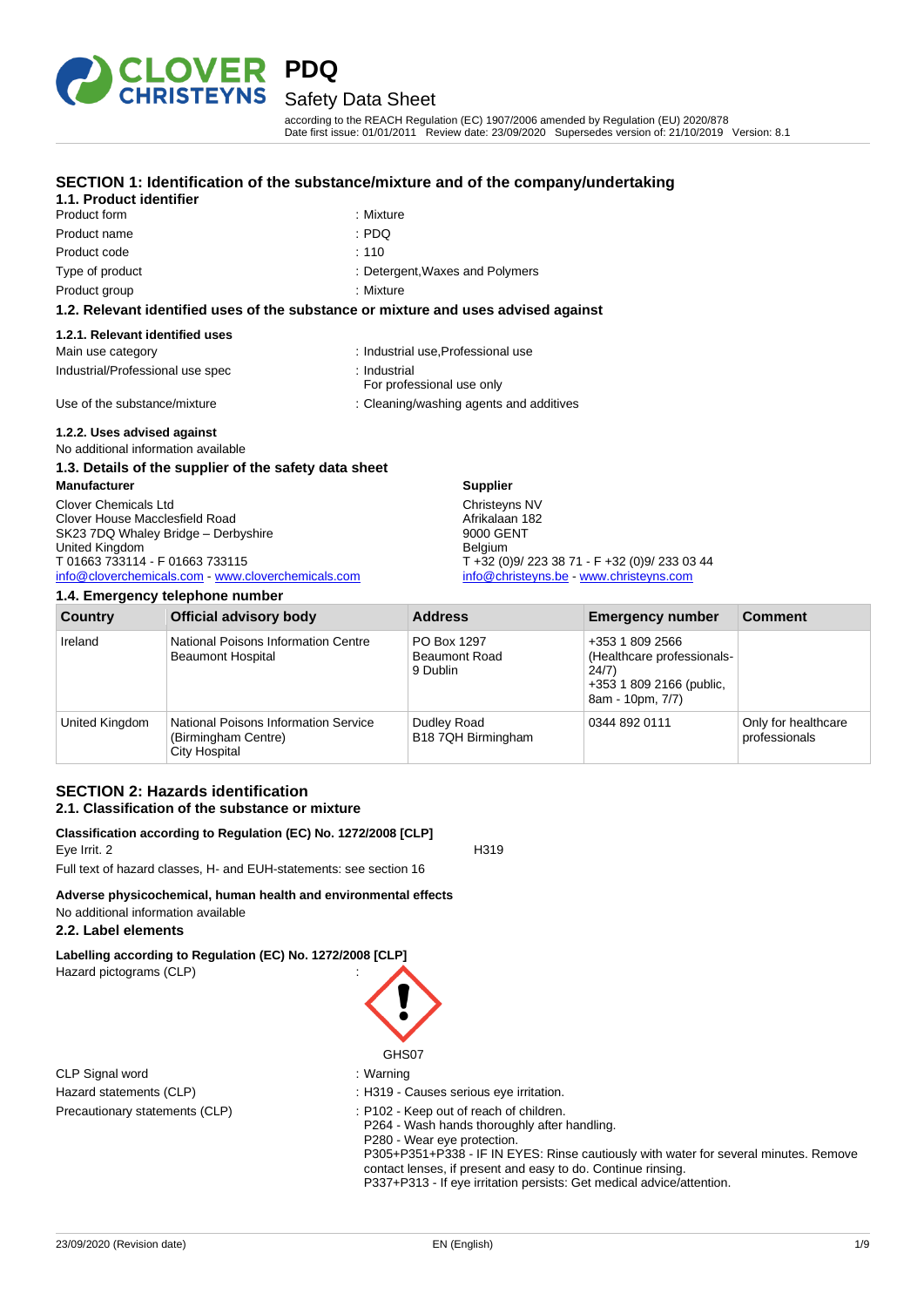# **PDQ**

# Safety Data Sheet

according to the REACH Regulation (EC) 1907/2006 amended by Regulation (EU) 2020/878

EUH-statements : EUH208 - Contains Mixture of: 5-chloro-2-methyl-4-isothiazolin-3-one [EC no. 247-500-7] and 2-methyl-2H -isothiazol-3-one [EC no. 220-239-6] (3:1). May produce an allergic reaction.

### **2.3. Other hazards**

This substance/mixture does not meet the PBT criteria of REACH regulation, annex XIII

This substance/mixture does not meet the vPvB criteria of REACH regulation, annex XIII

Contains no PBT/vPvB substances ≥ 0.1% assessed in accordance with REACH Annex XIII

| Component                               |                                                                                                                                                                                 |
|-----------------------------------------|---------------------------------------------------------------------------------------------------------------------------------------------------------------------------------|
| Isotridecanol, ethoxylated (69011-36-5) | This substance/mixture does not meet the PBT criteria of REACH regulation, annex XIII<br>This substance/mixture does not meet the vPvB criteria of REACH regulation, annex XIII |

The mixture does not contain substance(s) included in the list established in accordance with Article 59(1) of REACH for having endocrine disrupting properties, or is not identified as having endocrine disrupting properties in accordance with the criteria set out in Commission Delegated Regulation (EU) 2017/2100 or Commission Regulation (EU) 2018/605

### **SECTION 3: Composition/information on ingredients**

**3.1. Substances**

Not applicable

### **3.2. Mixtures**

| <b>Name</b>                                                                                                                            | <b>Product identifier</b>                                                                                 | $\%$      | <b>Classification according to</b><br><b>Regulation (EC) No. 1272/2008</b><br>[CLP]                                                                                                                                               |
|----------------------------------------------------------------------------------------------------------------------------------------|-----------------------------------------------------------------------------------------------------------|-----------|-----------------------------------------------------------------------------------------------------------------------------------------------------------------------------------------------------------------------------------|
| Isotridecanol, ethoxylated                                                                                                             | CAS-no: 69011-36-5<br>REACH-no: polymer                                                                   | $1 - 3$   | Acute Tox. 4 (Oral), H302<br>Eye Dam. 1, H318                                                                                                                                                                                     |
| <b>Ethoxylated Alcohol</b>                                                                                                             | CAS-no: 160901-19-9<br>Einecs nr: 500-457-0<br>REACH-no: Exempted                                         | $0.1 - 1$ | Eye Dam. 1, H318<br>Aquatic Acute 1, H400<br>Aquatic Chronic 3, H412                                                                                                                                                              |
| Mixture of: 5-chloro-2-methyl-4-isothiazolin-3-one [EC<br>no. 247-500-7] and 2-methyl-2H -isothiazol-3-one [EC<br>no. 220-239-61 (3:1) | CAS-no: 55965-84-9<br>Einecs nr: 611-341-5<br>EG annex nr: 613-167-00-5<br>REACH-no: 01-2120764691-<br>48 | < 0.1     | Acute Tox. 2 (Inhalation), H330<br>Acute Tox. 2 (Dermal), H310<br>Acute Tox. 3 (Oral), H301<br>Skin Corr. 1C, H314<br>Eye Dam. 1, H318<br>Skin Sens. 1A, H317<br>Aquatic Acute 1, H400 (M=100)<br>Aquatic Chronic 1, H410 (M=100) |

|  |  | <b>Specific concentration limits:</b> |  |
|--|--|---------------------------------------|--|
|--|--|---------------------------------------|--|

| <b>Name</b>                                            | <b>Product identifier</b> | <b>Specific concentration limits</b>              |
|--------------------------------------------------------|---------------------------|---------------------------------------------------|
| Mixture of: 5-chloro-2-methyl-4-isothiazolin-3-one [EC | CAS-no: 55965-84-9        | $(0.0015 \leq C \leq 100)$ Skin Sens. 1A, H317    |
| no. 247-500-7] and 2-methyl-2H -isothiazol-3-one [EC   | Einecs nr: 611-341-5      | $(0.06 ≤ C < 0.6)$ Eye Irrit. 2, H319             |
| no. 220-239-6] (3:1)                                   | EG annex nr: 613-167-00-5 | ( 0.06 ≤C < 0.6) Skin Irrit. 2, H315              |
|                                                        | REACH-no: 01-2120764691-  | $(0.6 ≤ C ≤ 100)$ Eye Dam. 1, H318                |
|                                                        | 48                        | $\frac{1}{2}$ ( 0.6 ≤C ≤ 100) Skin Corr. 1C, H314 |

Full text of H- and EUH-statements: see section 16

### **SECTION 4: First aid measures**

| 4.1. Description of first aid measures                                                 |                                                                                                                                                                                     |
|----------------------------------------------------------------------------------------|-------------------------------------------------------------------------------------------------------------------------------------------------------------------------------------|
| General advice                                                                         | : Never give anything by mouth to an unconscious person. If you feel unwell, seek medical<br>advice (show the label where possible).                                                |
| <b>Inhalation</b>                                                                      | : Allow affected person to breathe fresh air. Allow the victim to rest.                                                                                                             |
| Skin contact                                                                           | : Remove affected clothing and wash all exposed skin area with mild soap and water,<br>followed by warm water rinse.                                                                |
| Eye contact                                                                            | : Rinse cautiously with water for several minutes. Remove contact lenses, if present and<br>easy to do. Continue rinsing. If eye irritation persists: Get medical advice/attention. |
| Ingestion                                                                              | : Rinse mouth. Do NOT induce vomiting. Obtain emergency medical attention.                                                                                                          |
| 4.2. Most important symptoms and effects, both acute and delayed<br>Acute effects skin | : mild skin irritation.                                                                                                                                                             |
| Acute effects eyes                                                                     | : Causes serious eye irritation. Redness.                                                                                                                                           |
| Acute effects oral route                                                               | : May cause irritation to the digestive tract.                                                                                                                                      |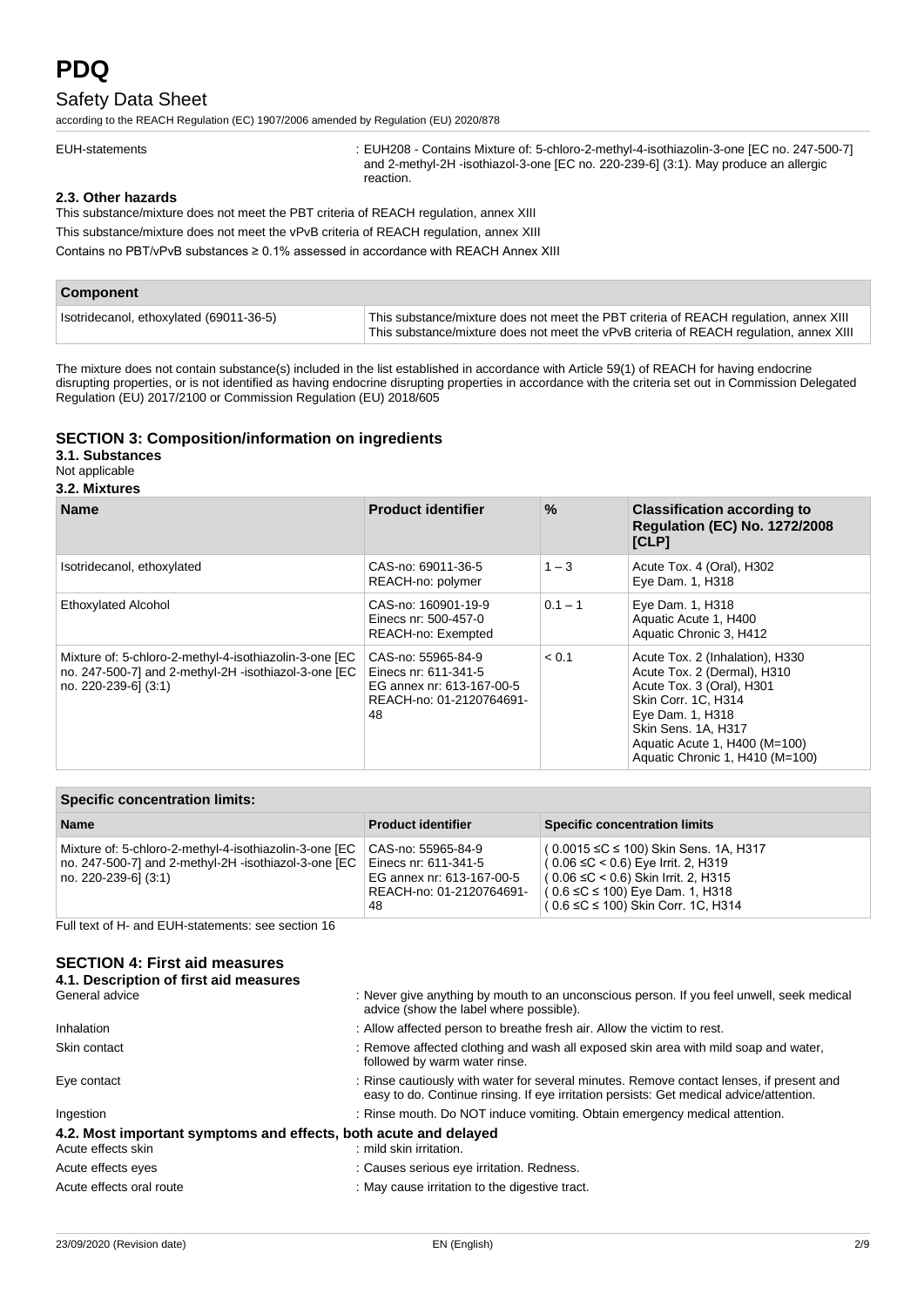according to the REACH Regulation (EC) 1907/2006 amended by Regulation (EU) 2020/878

### **4.3. Indication of any immediate medical attention and special treatment needed**

No additional information available

| <b>SECTION 5: Firefighting measures</b><br>5.1. Extinguishing media                                                                                                  |                                                                                                                                                                                                        |
|----------------------------------------------------------------------------------------------------------------------------------------------------------------------|--------------------------------------------------------------------------------------------------------------------------------------------------------------------------------------------------------|
| Suitable extinguishing media                                                                                                                                         | : Water. Use extinguishing media appropriate for surrounding fire.                                                                                                                                     |
| 5.2. Special hazards arising from the substance or mixture                                                                                                           |                                                                                                                                                                                                        |
| Hazardous decomposition products in case of fire                                                                                                                     | : Toxic fumes may be released. Carbon dioxide. Carbon monoxide.                                                                                                                                        |
| 5.3. Advice for firefighters                                                                                                                                         |                                                                                                                                                                                                        |
| Firefighting instructions                                                                                                                                            | : Use water spray or fog for cooling exposed containers. Exercise caution when fighting any                                                                                                            |
|                                                                                                                                                                      | chemical fire. Prevent fire fighting water from entering the environment.                                                                                                                              |
| Protection during firefighting                                                                                                                                       | : Do not enter fire area without proper protective equipment, including respiratory protection.                                                                                                        |
| <b>SECTION 6: Accidental release measures</b><br>6.1. Personal precautions, protective equipment and emergency procedures                                            |                                                                                                                                                                                                        |
| 6.1.1. For non-emergency personnel                                                                                                                                   |                                                                                                                                                                                                        |
| <b>Emergency procedures</b>                                                                                                                                          | : Evacuate unnecessary personnel.                                                                                                                                                                      |
|                                                                                                                                                                      |                                                                                                                                                                                                        |
| 6.1.2. For emergency responders                                                                                                                                      |                                                                                                                                                                                                        |
| Protective equipment                                                                                                                                                 | : Equip cleanup crew with proper protection.                                                                                                                                                           |
| Emergency procedures                                                                                                                                                 | : Ventilate area.                                                                                                                                                                                      |
| 6.2. Environmental precautions                                                                                                                                       |                                                                                                                                                                                                        |
| Prevent entry to sewers and public waters. Notify authorities if liquid enters sewers or public waters.<br>6.3. Methods and material for containment and cleaning up |                                                                                                                                                                                                        |
| Methods for cleaning up                                                                                                                                              | : Soak up spills with inert solids, such as clay or diatomaceous earth as soon as possible.<br>Collect spillage. Store away from other materials.                                                      |
| 6.4. Reference to other sections<br>See Section 8. Exposure controls and personal protection.                                                                        |                                                                                                                                                                                                        |
|                                                                                                                                                                      |                                                                                                                                                                                                        |
| <b>SECTION 7: Handling and storage</b>                                                                                                                               |                                                                                                                                                                                                        |
| 7.1. Precautions for safe handling                                                                                                                                   |                                                                                                                                                                                                        |
| Precautions for safe handling                                                                                                                                        | : Wash hands and other exposed areas with mild soap and water before eating, drinking or<br>smoking and when leaving work. Provide good ventilation in process area to prevent<br>formation of vapour. |
| Hygiene measures                                                                                                                                                     | : Wash hands, forearms and face thoroughly after handling.                                                                                                                                             |
| 7.2. Conditions for safe storage, including any incompatibilities                                                                                                    |                                                                                                                                                                                                        |
| Storage conditions                                                                                                                                                   | : Keep container tightly closed.                                                                                                                                                                       |
| Incompatible products                                                                                                                                                | : Strong bases. Strong acids.                                                                                                                                                                          |
| Packaging materials                                                                                                                                                  | : polyethylene. stainless steel.                                                                                                                                                                       |
| 7.3. Specific end use(s)<br>No additional information available                                                                                                      |                                                                                                                                                                                                        |
| <b>SECTION 8: Exposure controls/personal protection</b><br>8.1. Control parameters                                                                                   |                                                                                                                                                                                                        |
| 8.1.1 National occupational exposure and biological limit values<br>No additional information available                                                              |                                                                                                                                                                                                        |
| 8.1.2. Recommended monitoring procedures                                                                                                                             |                                                                                                                                                                                                        |

No additional information available

# **8.1.3. Air contaminants formed**

No additional information available

#### **8.1.4. DNEL and PNEC**

No additional information available

### **8.1.5. Control banding**

No additional information available

### **8.2. Exposure controls**

**8.2.1. Appropriate engineering controls**

No additional information available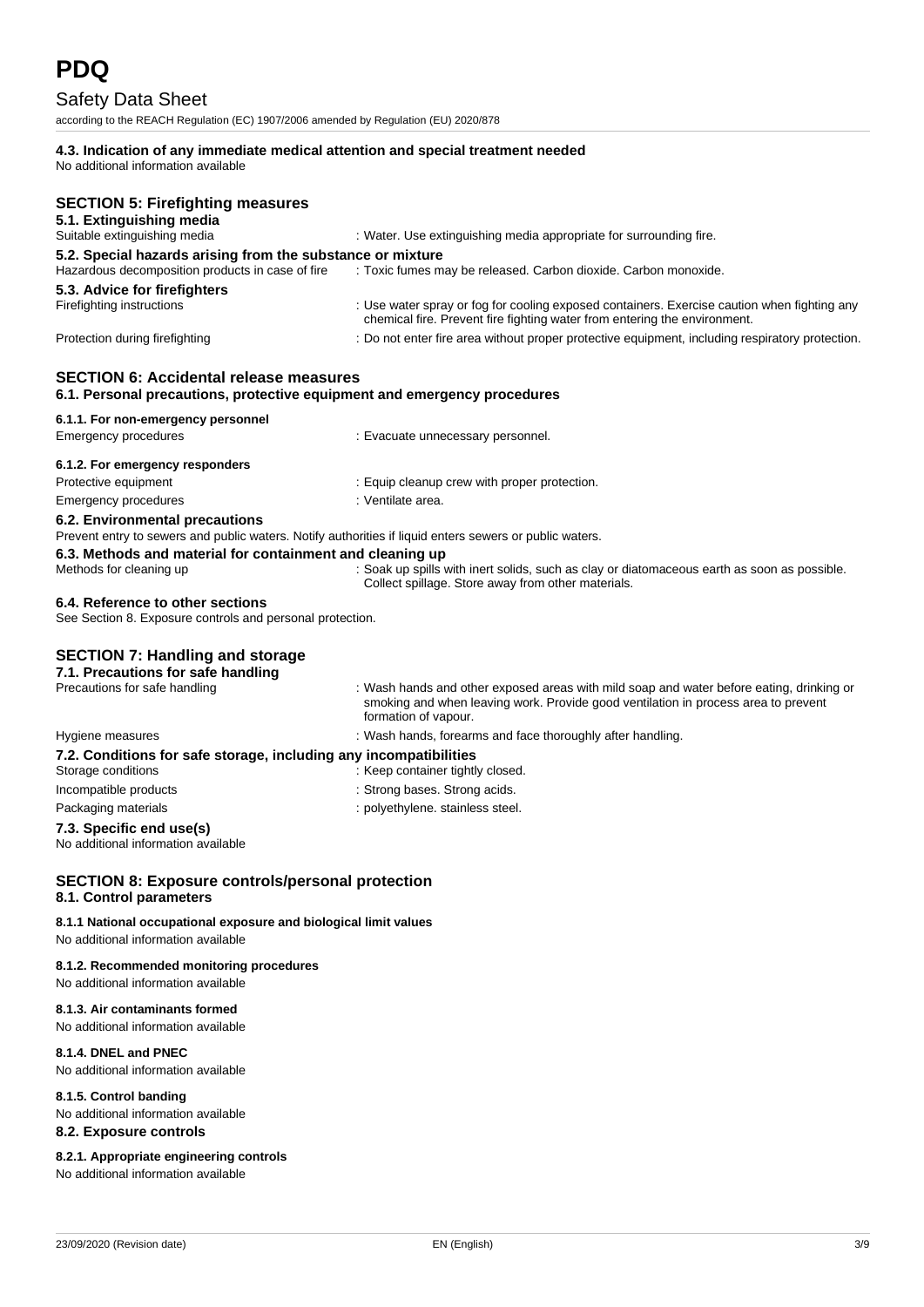# **PDQ**

# Safety Data Sheet

according to the REACH Regulation (EC) 1907/2006 amended by Regulation (EU) 2020/878

### **8.2.2. Personal protection equipment**

**Personal protective equipment:**

Avoid all unnecessary exposure.

### **Personal protective equipment symbol(s):**



### **8.2.2.1. Eye and face protection Eye protection:**

Chemical goggles or safety glasses

### **8.2.2.2. Skin protection** No additional information available

**8.2.2.3. Respiratory protection** No additional information available

**8.2.2.4. Thermal hazards** No additional information available

### **8.2.3. Environmental exposure controls**

**Other information:** Do not eat, drink or smoke during use.

### **SECTION 9: Physical and chemical properties 9.1. Information on basic physical and chemical properties**

| Physical state                                  | : Liquid                  |
|-------------------------------------------------|---------------------------|
| Colour                                          | : Orange. Yellow.         |
| Physical state/form                             | : Liquid.                 |
| Odour                                           | : Fruity.                 |
| Odour threshold                                 | : Not available           |
| Melting point/range                             | : 0 °C                    |
| Freezing point                                  | : Not available           |
| Boiling point/Boiling range                     | : 100 $^{\circ}$ C        |
| Flammability                                    | : Non flammable.          |
| <b>Explosive limits</b>                         | : Not available           |
| Lower explosion limit                           | : Not available           |
| Upper explosion limit                           | : Not available           |
| Flash point                                     | : Not available           |
| Autoignition temperature                        | : Not available           |
| Decomposition temperature                       | : Not available           |
| рH                                              | $:7 - 8$                  |
| Viscosity, kinematic                            | : Not available           |
| Viscosity, dynamic                              | : 2700 – 3200 cP at 20 °C |
| Solubility                                      | : Soluble in water.       |
| Partition coefficient n-octanol/water (Log Kow) | : Not available           |
| Vapour pressure                                 | : Not available           |
| Vapour pressure at 50 °C                        | : Not available           |
| Density                                         | : Not available           |
| Relative density                                | : 1.005                   |
| Relative vapour density at 20 °C                | : Not available           |
| Particle characteristics                        | : Not applicable          |
| 9.2. Other information                          |                           |

**9.2.1. Information with regard to physical hazard classes** No additional information available

### **9.2.2. Other safety characteristics**

No additional information available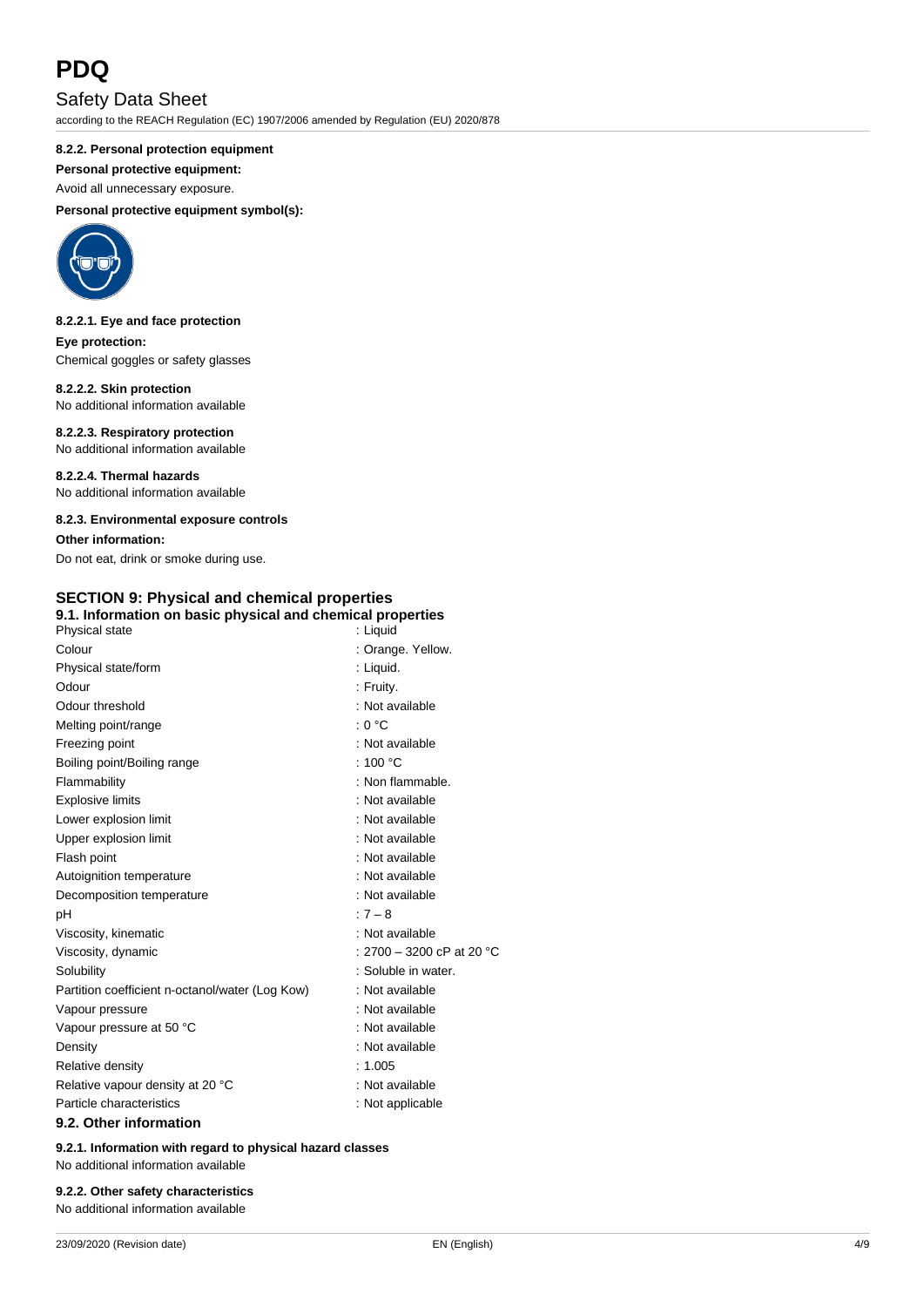# **PDQ**

Safety Data Sheet according to the REACH Regulation (EC) 1907/2006 amended by Regulation (EU) 2020/878

### **SECTION 10: Stability and reactivity**

**10.1. Reactivity** Stable under normal conditions.

### **10.2. Chemical stability**

Stable under normal conditions.

### **10.3. Possibility of hazardous reactions**

No dangerous reactions known under normal conditions of use.

### **10.4. Conditions to avoid**

Extremely high or low temperatures.

**10.5. Incompatible materials**

Strong acids. Strong bases.

### **10.6. Hazardous decomposition products**

fume. Carbon monoxide. Carbon dioxide.

### **SECTION 11: Toxicological information**

**11.1. Information on hazard classes as defined in Regulation (EC) No 1272/2008**

| Acute toxicity (oral)       | : Not classified |
|-----------------------------|------------------|
| Acute toxicity (dermal)     | : Not classified |
| Acute toxicity (inhalation) | : Not classified |

### **Mixture of: 5-chloro-2-methyl-4-isothiazolin-3-one [EC no. 247-500-7] and 2-methyl-2H -isothiazol-3-one [EC no. 220-239- 6] (3:1) (55965-84-9)**

| LD50 oral rat                                                                  | 64 mg/kg                                                           |
|--------------------------------------------------------------------------------|--------------------------------------------------------------------|
| LD50 dermal rat                                                                | 87.12 mg/kg                                                        |
| LD50 dermal rabbit                                                             | 78 mg/kg                                                           |
| LC50 Inhalation - Rat                                                          | $0.33$ mg/l/4h                                                     |
| LC50 Inhalation - Rat (Dust/Mist)                                              | $0.33$ mg/l/4h                                                     |
| Skin corrosion/irritation                                                      | : Not classified                                                   |
|                                                                                | $pH: 7 - 8$                                                        |
| Additional information                                                         | : Based on available data, the classification criteria are not met |
| Serious eye damage/irritation                                                  | : Causes serious eye irritation.                                   |
|                                                                                | $pH: 7 - 8$                                                        |
| Respiratory or skin sensitisation                                              | : Not classified                                                   |
| Additional information                                                         | : Based on available data, the classification criteria are not met |
| Germ cell mutagenicity                                                         | : Not classified                                                   |
| Additional information                                                         | : Based on available data, the classification criteria are not met |
| Carcinogenicity                                                                | : Not classified                                                   |
| Additional information                                                         | : Based on available data, the classification criteria are not met |
| Reproductive toxicity                                                          | : Not classified                                                   |
| Additional information                                                         | : Based on available data, the classification criteria are not met |
| STOT-single exposure                                                           | : Not classified                                                   |
| Additional information                                                         | : Based on available data, the classification criteria are not met |
| STOT-repeated exposure                                                         | : Not classified                                                   |
| Additional information                                                         | : Based on available data, the classification criteria are not met |
| Aspiration hazard                                                              | : Not classified                                                   |
| Additional information                                                         | : Based on available data, the classification criteria are not met |
| 11.2. Information on other hazards                                             |                                                                    |
| 11.2.1. Endocrine disrupting properties<br>No additional information available |                                                                    |
| 11.2.2. Other information                                                      |                                                                    |

Potential adverse human health effects and symptoms

: Based on available data, the classification criteria are not met

### **SECTION 12: Ecological information 12.1. Toxicity**

Hazardous to the aquatic environment, short-term (acute)

: Not classified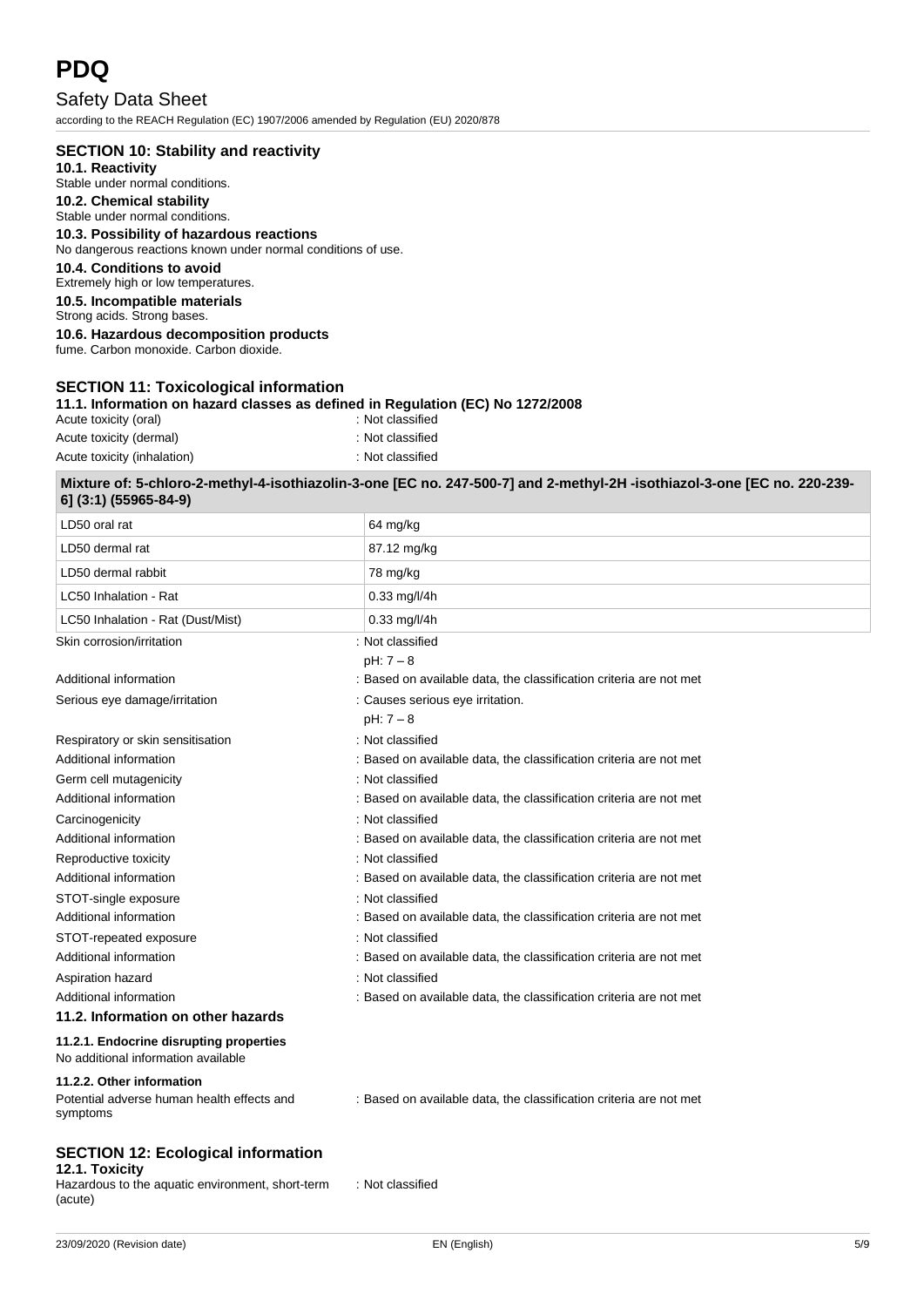according to the REACH Regulation (EC) 1907/2006 amended by Regulation (EU) 2020/878

Hazardous to the aquatic environment, long-term : Not classified

(chronic)

Not rapidly degradable

| 6] (3:1) (55965-84-9)                                                                                     | Mixture of: 5-chloro-2-methyl-4-isothiazolin-3-one [EC no. 247-500-7] and 2-methyl-2H-isothiazol-3-one [EC no. 220-239-                                                                                                                                                                                                                                                                                          |  |
|-----------------------------------------------------------------------------------------------------------|------------------------------------------------------------------------------------------------------------------------------------------------------------------------------------------------------------------------------------------------------------------------------------------------------------------------------------------------------------------------------------------------------------------|--|
| LC50 - Fish [1]                                                                                           | 0.19 mg/l Rainbow trout                                                                                                                                                                                                                                                                                                                                                                                          |  |
| LC50 - Fish [2]                                                                                           | zonnebaars                                                                                                                                                                                                                                                                                                                                                                                                       |  |
| EC50 - Crustacea [1]                                                                                      | $0.16$ mg/l                                                                                                                                                                                                                                                                                                                                                                                                      |  |
| EC50 - Other aquatic organisms [1]                                                                        | 0.126 mg/l waterflea                                                                                                                                                                                                                                                                                                                                                                                             |  |
| EC50 - Other aquatic organisms [2]                                                                        | $0.003$ mg/l                                                                                                                                                                                                                                                                                                                                                                                                     |  |
| EC50 72h - Algae [1]                                                                                      | $0.027$ mg/l                                                                                                                                                                                                                                                                                                                                                                                                     |  |
| ErC50 algae                                                                                               | 0.003 mg/l Skeletonema costatum                                                                                                                                                                                                                                                                                                                                                                                  |  |
| ErC50 other aquatic plants                                                                                | 0.018 mg/l selenastrum capricornutum                                                                                                                                                                                                                                                                                                                                                                             |  |
| NOEC chronic fish                                                                                         | $0.05$ mg/l                                                                                                                                                                                                                                                                                                                                                                                                      |  |
| NOEC chronic crustacea                                                                                    | $0.1$ mg/l                                                                                                                                                                                                                                                                                                                                                                                                       |  |
| NOEC chronic algae                                                                                        | 0.0014 mg/l                                                                                                                                                                                                                                                                                                                                                                                                      |  |
| Ethoxylated Alcohol (160901-19-9)                                                                         |                                                                                                                                                                                                                                                                                                                                                                                                                  |  |
| LC50 - Fish [1]                                                                                           | 0.1 - 1 mg/l (Danio rerio - OESO 203 - ECHA)                                                                                                                                                                                                                                                                                                                                                                     |  |
| EC50 - Crustacea [1]                                                                                      | 0.1 - 1 mg/l (Daphnia magna - ECHA)                                                                                                                                                                                                                                                                                                                                                                              |  |
| ErC50 algae                                                                                               | $0.1 - 1$ mg/l                                                                                                                                                                                                                                                                                                                                                                                                   |  |
| NOEC chronic fish                                                                                         | $> 0.1$ mg/l                                                                                                                                                                                                                                                                                                                                                                                                     |  |
| NOEC chronic algae                                                                                        | $0.14$ mg/l (CESIO)                                                                                                                                                                                                                                                                                                                                                                                              |  |
| 12.2. Persistence and degradability                                                                       |                                                                                                                                                                                                                                                                                                                                                                                                                  |  |
| <b>PDQ</b>                                                                                                |                                                                                                                                                                                                                                                                                                                                                                                                                  |  |
| Persistence and degradability                                                                             | Biodegradable. The surfactant(s) contained in this preparation complies (comply) with the<br>biodegradability criteria as laid down in Regulation (EC) No. 648/2004 on detergents. Data<br>to support this assertion are held at the disposal of the competent authorities of the<br>Member States and will be made available to them, at their direct request or at the request<br>of a detergent manufacturer. |  |
| Ethoxylated Alcohol (160901-19-9)                                                                         |                                                                                                                                                                                                                                                                                                                                                                                                                  |  |
| Persistence and degradability                                                                             | Readily biodegradable.                                                                                                                                                                                                                                                                                                                                                                                           |  |
| 12.3. Bioaccumulative potential                                                                           |                                                                                                                                                                                                                                                                                                                                                                                                                  |  |
| <b>PDQ</b>                                                                                                |                                                                                                                                                                                                                                                                                                                                                                                                                  |  |
| Bioaccumulative potential                                                                                 | No bioaccumulation.                                                                                                                                                                                                                                                                                                                                                                                              |  |
| 6] (3:1) (55965-84-9)                                                                                     | Mixture of: 5-chloro-2-methyl-4-isothiazolin-3-one [EC no. 247-500-7] and 2-methyl-2H-isothiazol-3-one [EC no. 220-239-                                                                                                                                                                                                                                                                                          |  |
| Log Pow                                                                                                   | 0.4                                                                                                                                                                                                                                                                                                                                                                                                              |  |
| Ethoxylated Alcohol (160901-19-9)                                                                         |                                                                                                                                                                                                                                                                                                                                                                                                                  |  |
| Partition coefficient n-octanol/water (Log Kow)                                                           | < 4 Not applicable                                                                                                                                                                                                                                                                                                                                                                                               |  |
| Bioaccumulative potential                                                                                 | No bioaccumulation.                                                                                                                                                                                                                                                                                                                                                                                              |  |
| 12.4. Mobility in soil<br>No additional information available<br>12.5. Results of PBT and vPvB assessment |                                                                                                                                                                                                                                                                                                                                                                                                                  |  |
| <b>PDQ</b>                                                                                                |                                                                                                                                                                                                                                                                                                                                                                                                                  |  |
| This substance/mixture does not meet the PBT criteria of REACH regulation, annex XIII                     |                                                                                                                                                                                                                                                                                                                                                                                                                  |  |
| This substance/mixture does not meet the vPvB criteria of REACH regulation, annex XIII                    |                                                                                                                                                                                                                                                                                                                                                                                                                  |  |
| 12.6. Endocrine disrupting properties                                                                     |                                                                                                                                                                                                                                                                                                                                                                                                                  |  |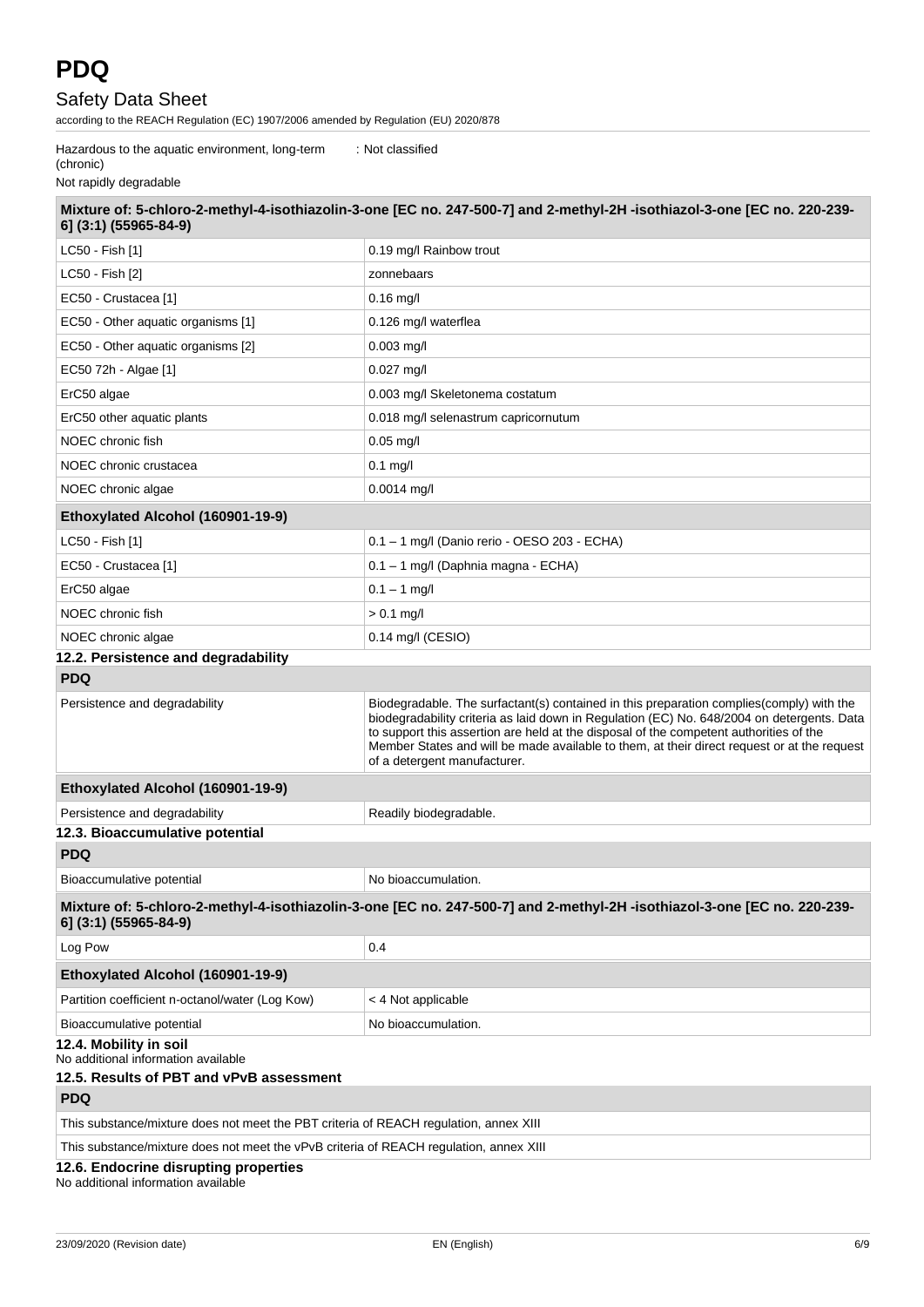according to the REACH Regulation (EC) 1907/2006 amended by Regulation (EU) 2020/878

# **12.7. Other adverse effects**

: Avoid release to the environment.

### **SECTION 13: Disposal considerations**

### **13.1. Waste treatment methods**

| Product/Packaging disposal recommendations | : Dispose in a safe manner in accordance with local/national regulations. |
|--------------------------------------------|---------------------------------------------------------------------------|
| Waste / unused products                    | : Avoid release to the environment.                                       |

### **SECTION 14: Transport information**

In accordance with ADR / IMDG / IATA

| <b>ADR</b>                             | <b>IMDG</b>   | <b>IATA</b>   |  |  |
|----------------------------------------|---------------|---------------|--|--|
| 14.1. UN number or ID number           |               |               |  |  |
| Not regulated                          | Not regulated | Not regulated |  |  |
| 14.2. UN proper shipping name          |               |               |  |  |
| Not regulated                          | Not regulated | Not regulated |  |  |
| 14.3. Transport hazard class(es)       |               |               |  |  |
| Not regulated                          | Not regulated | Not regulated |  |  |
| 14.4. Packing group                    |               |               |  |  |
| Not regulated                          | Not regulated | Not regulated |  |  |
| <b>14.5. Environmental hazards</b>     |               |               |  |  |
| Not regulated                          | Not regulated | Not regulated |  |  |
| No supplementary information available |               |               |  |  |

### **14.6. Special precautions for user**

**Overland transport**

Not regulated

### **Transport by sea**

Not regulated

### **Air transport**

Not regulated

**14.7. Maritime transport in bulk according to IMO instruments** Not applicable

### **SECTION 15: Regulatory information**

**15.1. Safety, health and environmental regulations/legislation specific for the substance or mixture**

### **15.1.1. EU-Regulations**

Contains no REACH substances with Annex XVII restrictions

Contains no substance on the REACH candidate list

Contains no REACH Annex XIV substances

Contains no substance subject to Regulation (EU) No 649/2012 of the European Parliament and of the Council of 4 July 2012 concerning the export and import of hazardous chemicals.

Contains no substance subject to Regulation (EU) No 2019/1021 of the European Parliament and of the Council of 20 June 2019 on persistent organic pollutants

Contains no substance subject to REGULATION (EU) No 1005/2009 OF THE EUROPEAN PARLIAMENT AND OF THE COUNCIL of 16 September 2009 on substances that deplete the ozone layer.

Contains no substance subject to Regulation (EU) 2019/1148 of the European Parliament and of the Council of 20 June 2019 on the marketing and use of explosives precursors.

### **Allergenic fragrances > 0,01%:**

**CITRONELLOL** CINNAMYL ALCOHOL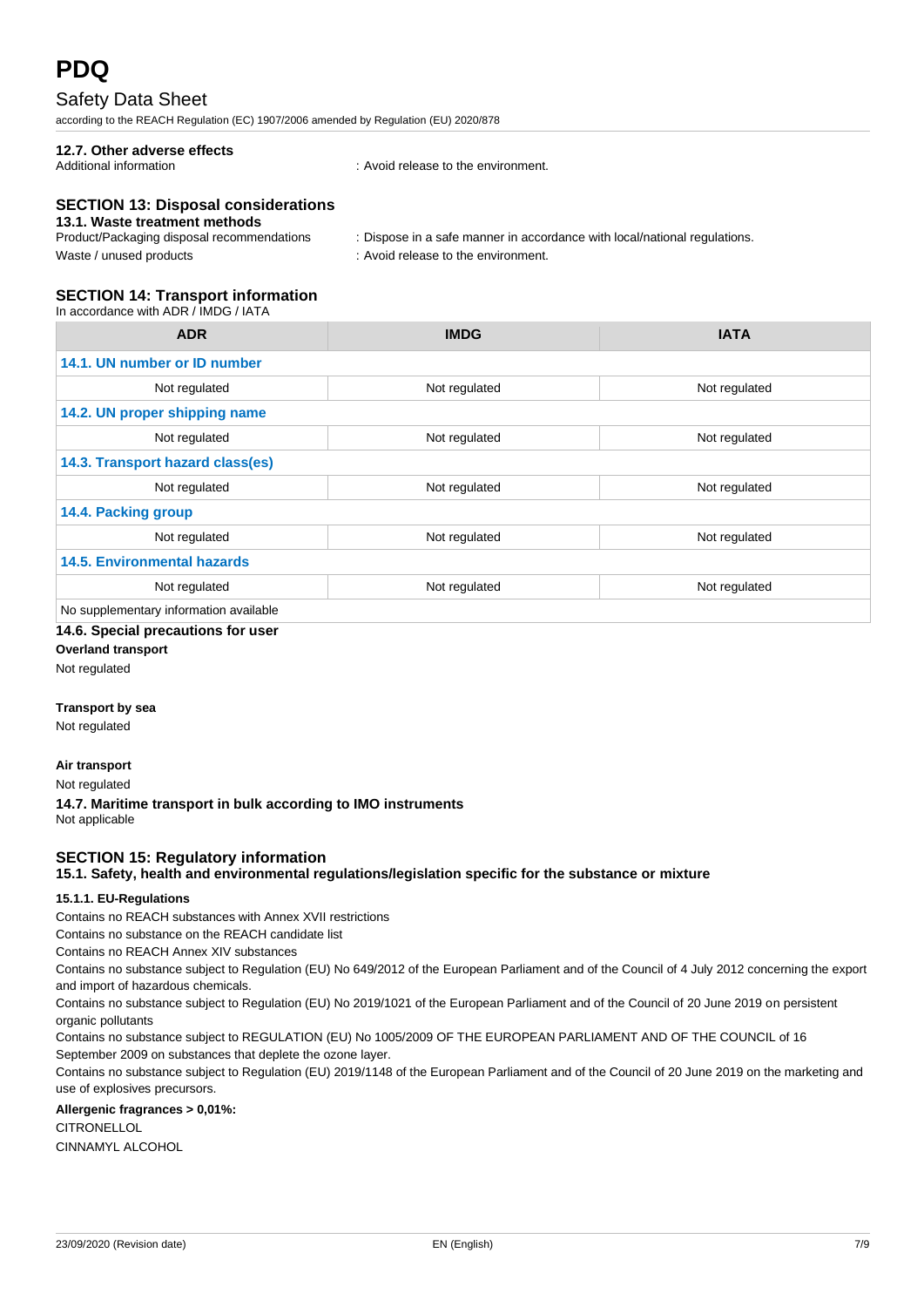according to the REACH Regulation (EC) 1907/2006 amended by Regulation (EU) 2020/878

| Detergent Regulation (648/2004/EC): Labelling of contents: |               |  |  |
|------------------------------------------------------------|---------------|--|--|
| <b>Component</b>                                           | $\frac{9}{6}$ |  |  |
| non-ionic surfactants                                      | $< 5\%$       |  |  |
| METHYLCHLOROISOTHIAZOLINONE (AND) METHYLISOTHIAZOLINONE    |               |  |  |
| <b>BENZISOTHIAZOLINONE</b>                                 |               |  |  |
| <b>METHYLISOTHIAZOLINONE</b>                               |               |  |  |
| perfumes                                                   |               |  |  |
| <b>CITRONELLOL</b>                                         |               |  |  |

Contains no substance subject to Regulation (EC) 273/2004 of the European Parliament and of the Council of 11 February 2004 on the manufacture and the placing on market of certain substances used in the illicit manufacture of narcotic drugs and psychotropic substances.

### **15.1.2. National regulations**

### No additional information available

### **15.2. Chemical safety assessment**

No chemical safety assessment has been carried out

### **SECTION 16: Other information**

Data sources : REGULATION (EC) No 1272/2008 OF THE EUROPEAN PARLIAMENT AND OF THE COUNCIL of 16 December 2008 on classification, labelling and packaging of substances and mixtures, amending and repealing Directives 67/548/EEC and 1999/45/EC, and amending Regulation (EC) No 1907/2006.

Other information : None.

| Full text of H- and EUH-statements: |                                                                                                                                                                                 |  |  |
|-------------------------------------|---------------------------------------------------------------------------------------------------------------------------------------------------------------------------------|--|--|
| Acute Tox. 2 (Dermal)               | Acute toxicity (dermal), Category 2                                                                                                                                             |  |  |
| Acute Tox. 2 (Inhalation)           | Acute toxicity (inhal.), Category 2                                                                                                                                             |  |  |
| Acute Tox. 3 (Oral)                 | Acute toxicity (oral), Category 3                                                                                                                                               |  |  |
| Acute Tox. 4 (Oral)                 | Acute toxicity (oral), Category 4                                                                                                                                               |  |  |
| Aquatic Acute 1                     | Hazardous to the aquatic environment - Acute Hazard, Category 1                                                                                                                 |  |  |
| Aquatic Chronic 1                   | Hazardous to the aquatic environment - Chronic Hazard, Category 1                                                                                                               |  |  |
| Aquatic Chronic 3                   | Hazardous to the aquatic environment - Chronic Hazard, Category 3                                                                                                               |  |  |
| <b>EUH208</b>                       | Contains Mixture of: 5-chloro-2-methyl-4-isothiazolin-3-one [EC no. 247-500-7] and 2-methyl-2H -isothiazol-3-one [EC<br>no. 220-239-6] (3:1). May produce an allergic reaction. |  |  |
| Eye Dam. 1                          | Serious eye damage/eye irritation, Category 1                                                                                                                                   |  |  |
| Eye Irrit. 2                        | Serious eye damage/eye irritation, Category 2                                                                                                                                   |  |  |
| H301                                | Toxic if swallowed.                                                                                                                                                             |  |  |
| H302                                | Harmful if swallowed.                                                                                                                                                           |  |  |
| H310                                | Fatal in contact with skin.                                                                                                                                                     |  |  |
| H314                                | Causes severe skin burns and eye damage.                                                                                                                                        |  |  |
| H315                                | Causes skin irritation.                                                                                                                                                         |  |  |
| H317                                | May cause an allergic skin reaction.                                                                                                                                            |  |  |
| H318                                | Causes serious eye damage.                                                                                                                                                      |  |  |
| H319                                | Causes serious eye irritation.                                                                                                                                                  |  |  |
| H330                                | Fatal if inhaled.                                                                                                                                                               |  |  |
| H400                                | Very toxic to aquatic life.                                                                                                                                                     |  |  |
| H410                                | Very toxic to aquatic life with long lasting effects.                                                                                                                           |  |  |
| H412                                | Harmful to aquatic life with long lasting effects.                                                                                                                              |  |  |
| Skin Corr. 1C                       | Skin corrosion/irritation, Category 1, Sub-Category 1C                                                                                                                          |  |  |
| Skin Irrit. 2                       | Skin corrosion/irritation, Category 2                                                                                                                                           |  |  |
| Skin Sens, 1A                       | Skin sensitisation, category 1A                                                                                                                                                 |  |  |